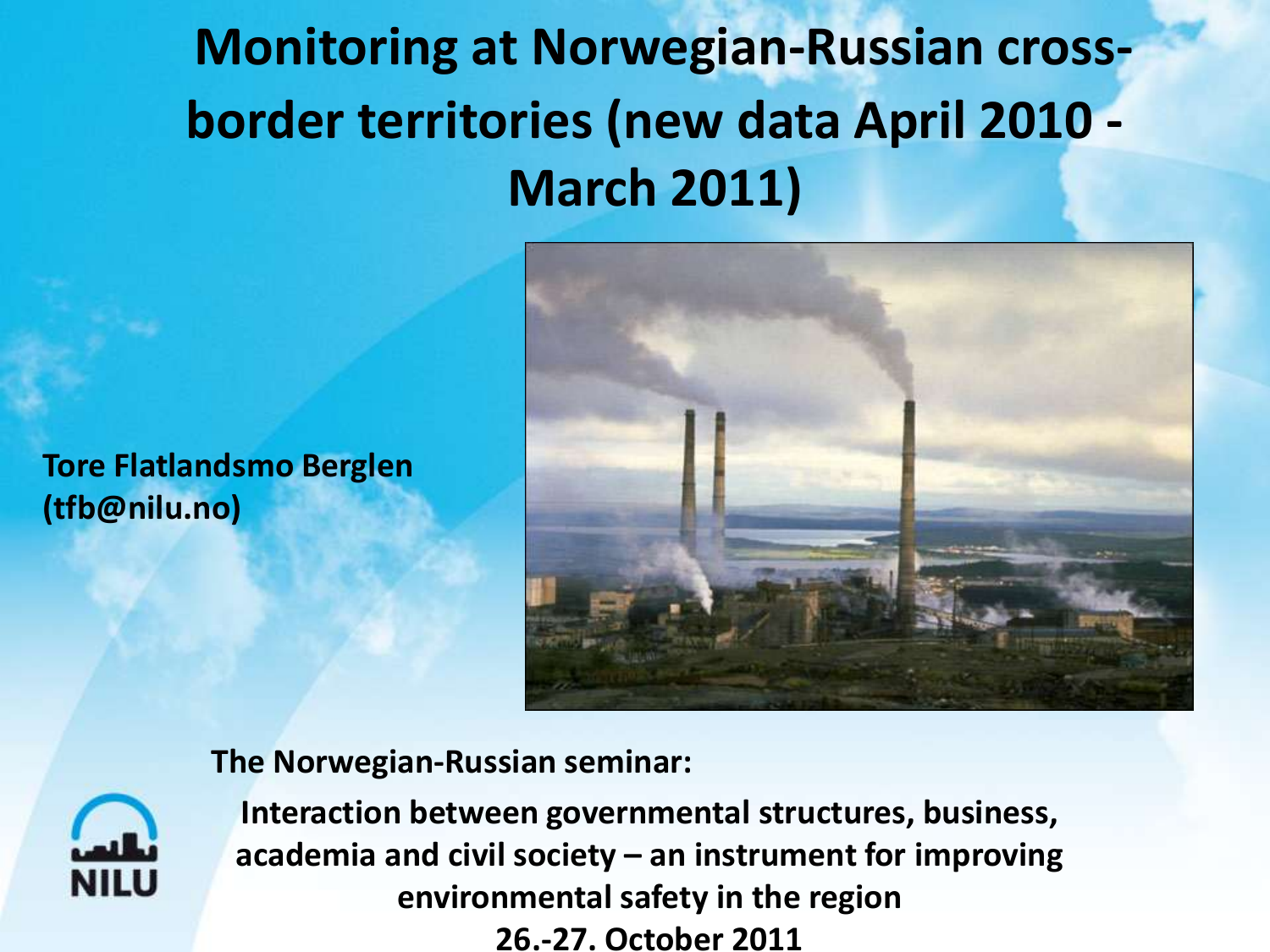#### **Outline**

- •**Norwegian monitoring program; Svanvik, Karpdalen, Viksjøfjell, Karpbukt**
- •**Results from April 2010 – March 2011**
- •**Model development**
- •**Emissions**



Photo: Hildur Eikås, Sør-Varanger library

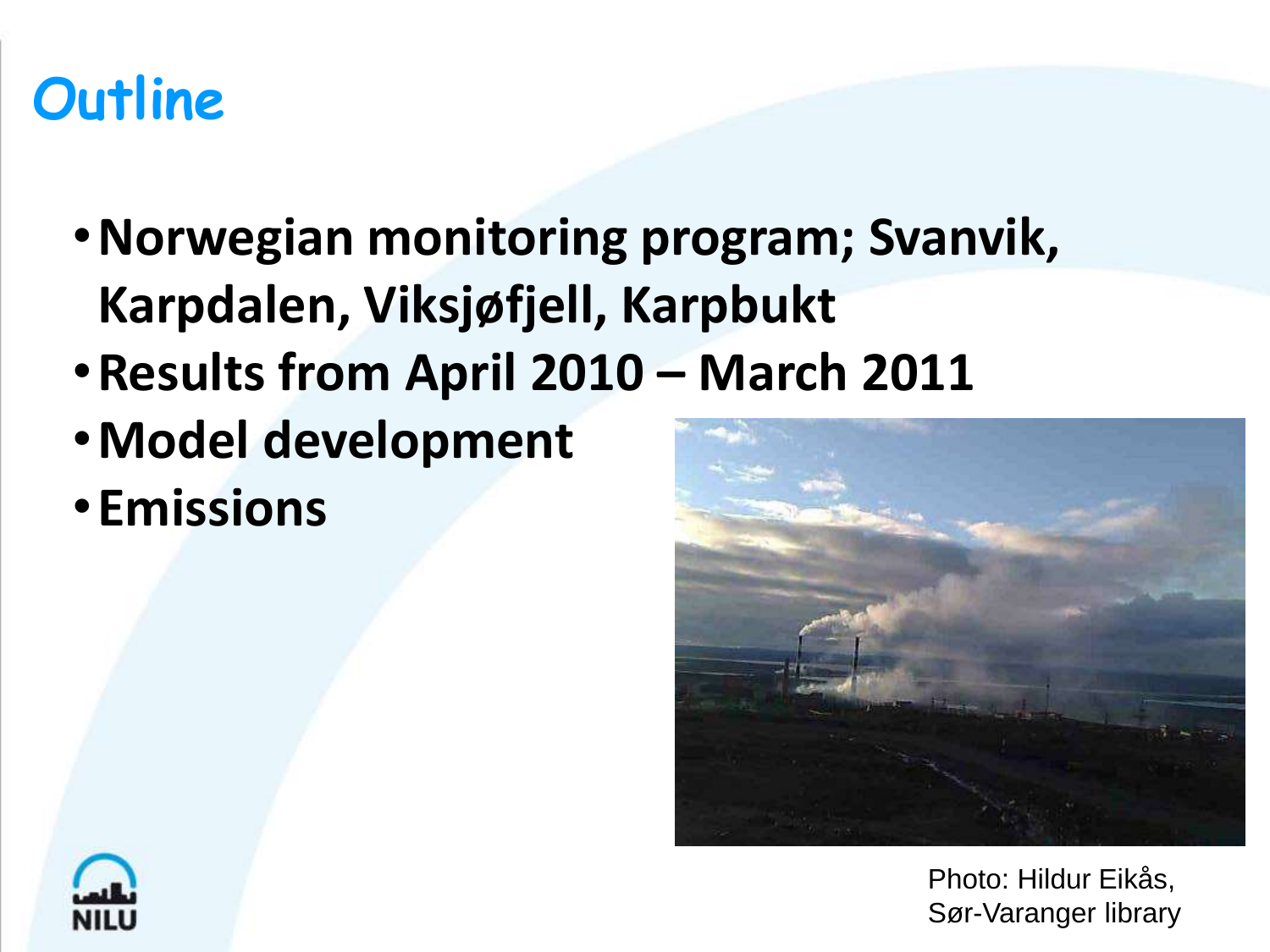#### **Norwegian monitoring program**

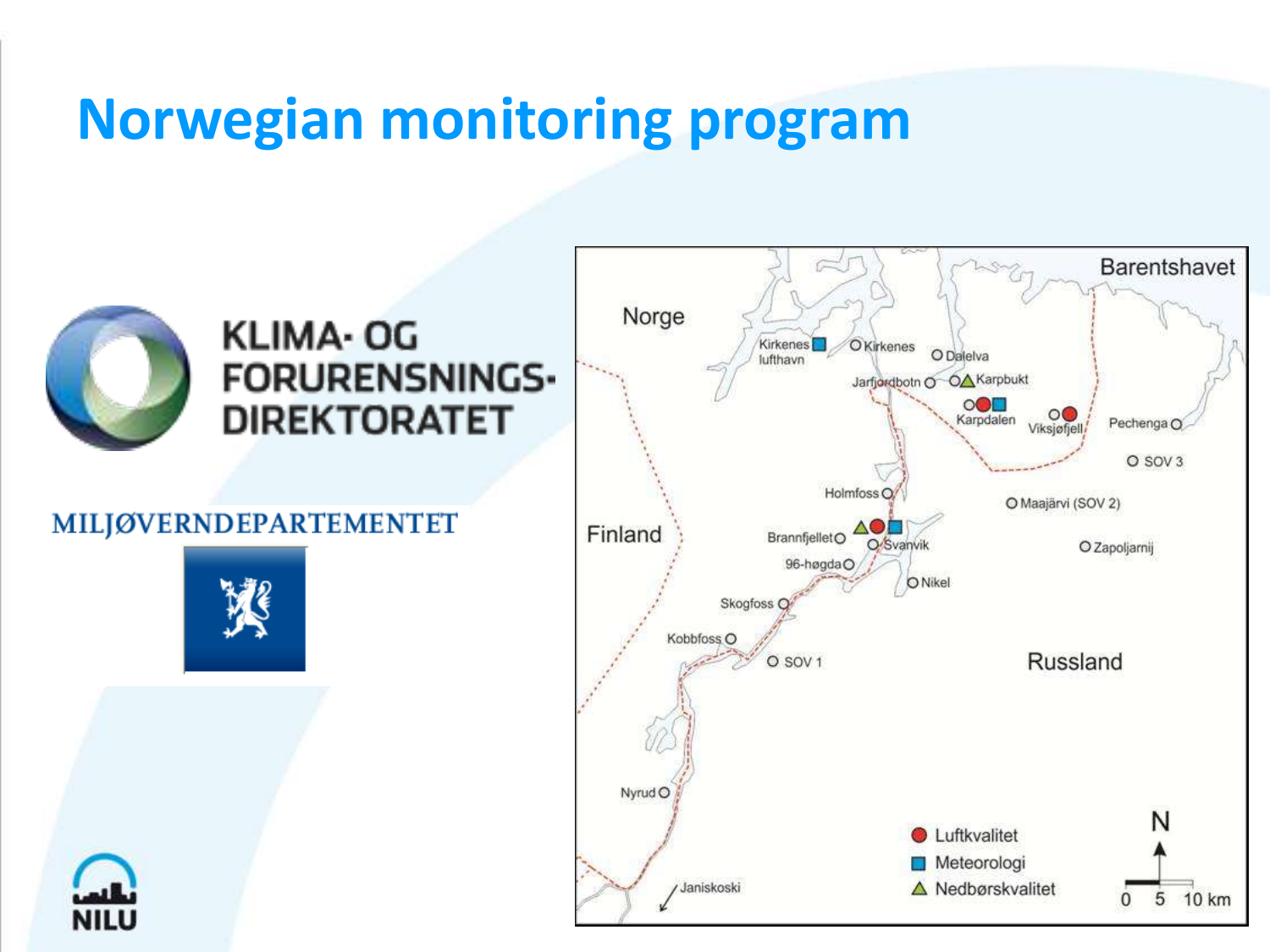

## Svanvik (Сванвик)

- $SO<sub>2</sub>$  monitor
- Heavy metals in air/particles
- Heavy metals in precipitation
- Meteorology
- Results on [www.luftkvalitet.info](http://www.luftkvalitet.info/)
- In collaboration with Bioforsk Soil and Environment



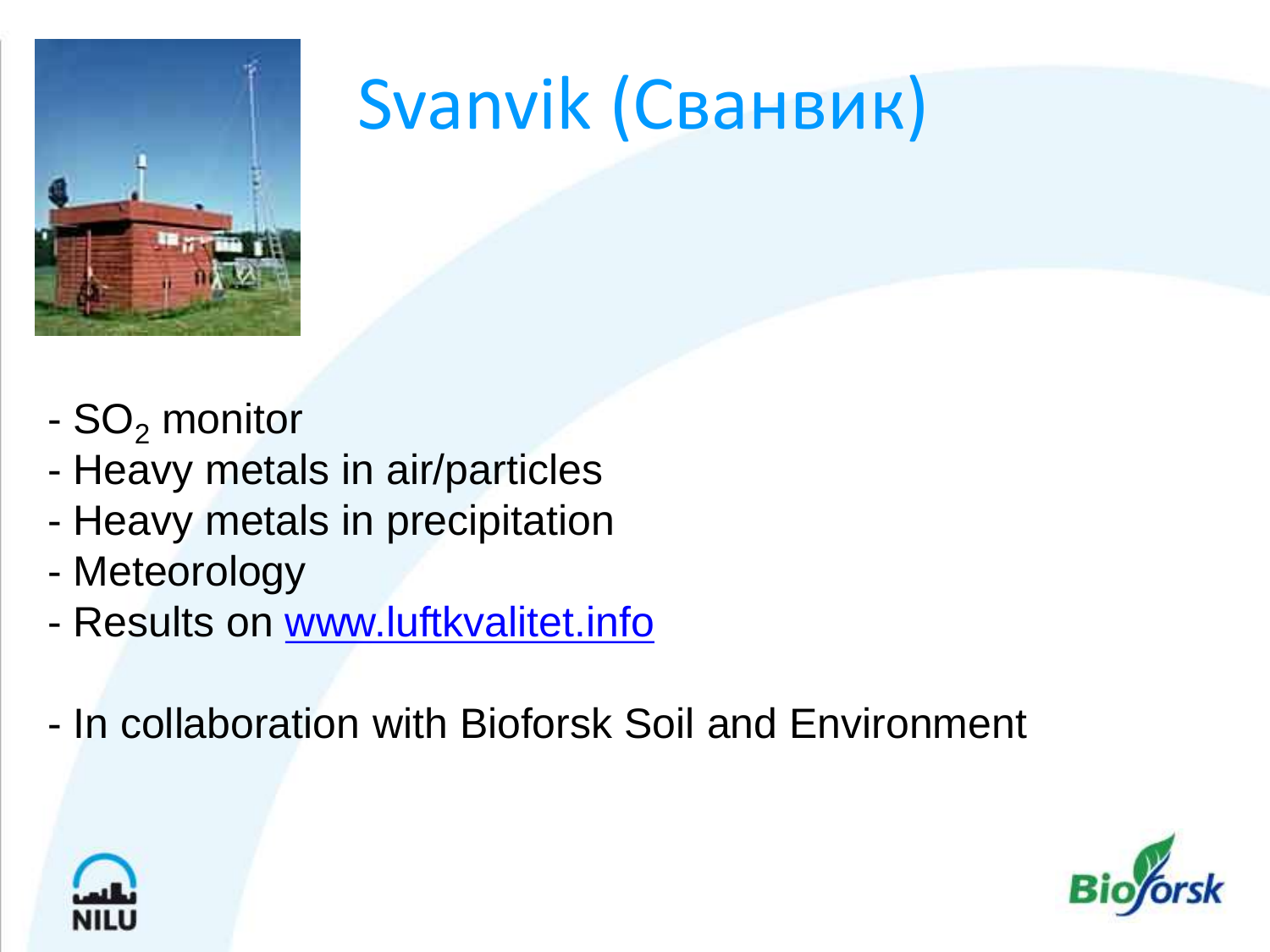## Karpdalen (Карпдален)

- $SO<sub>2</sub>$  monitor
- Meteorology
- Heavy metals in air/particles from autumn 2011
- Results on [www.luftkvalitet.info](http://www.luftkvalitet.info/)
- In collaboration with Leif Vonka



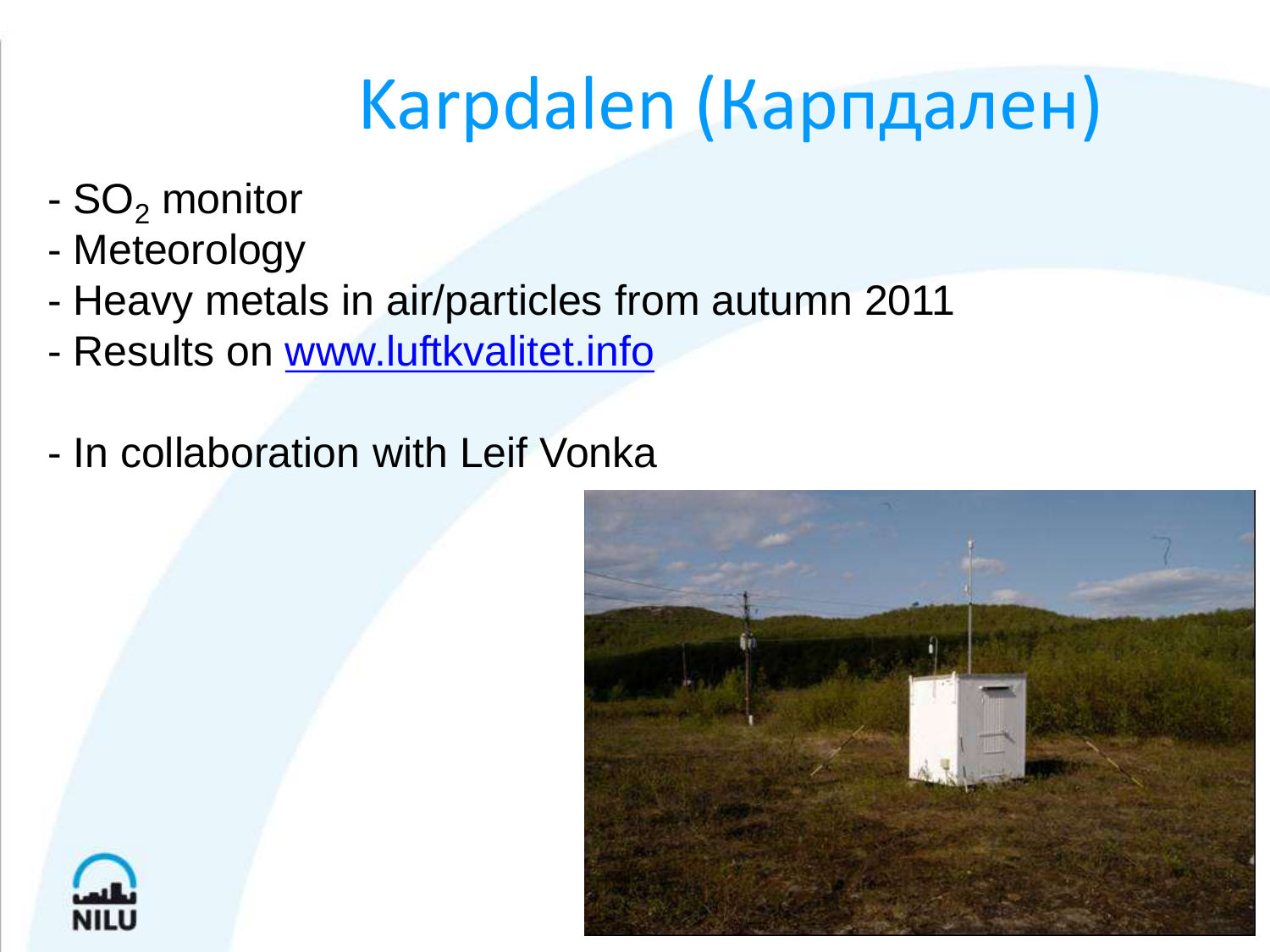## Norwegian threshold values

- SO<sub>2</sub> hourly mean:  $350 \text{ }\mu\text{g/m}^3$  (24 exceedances per year)
- SO<sub>2</sub> daily mean: 125 µg/m<sup>3</sup> (3 exceedances per year)
- $SO<sub>2</sub>$  seasonal mean/annual mean: 20  $\mu$ g/m<sup>3</sup>

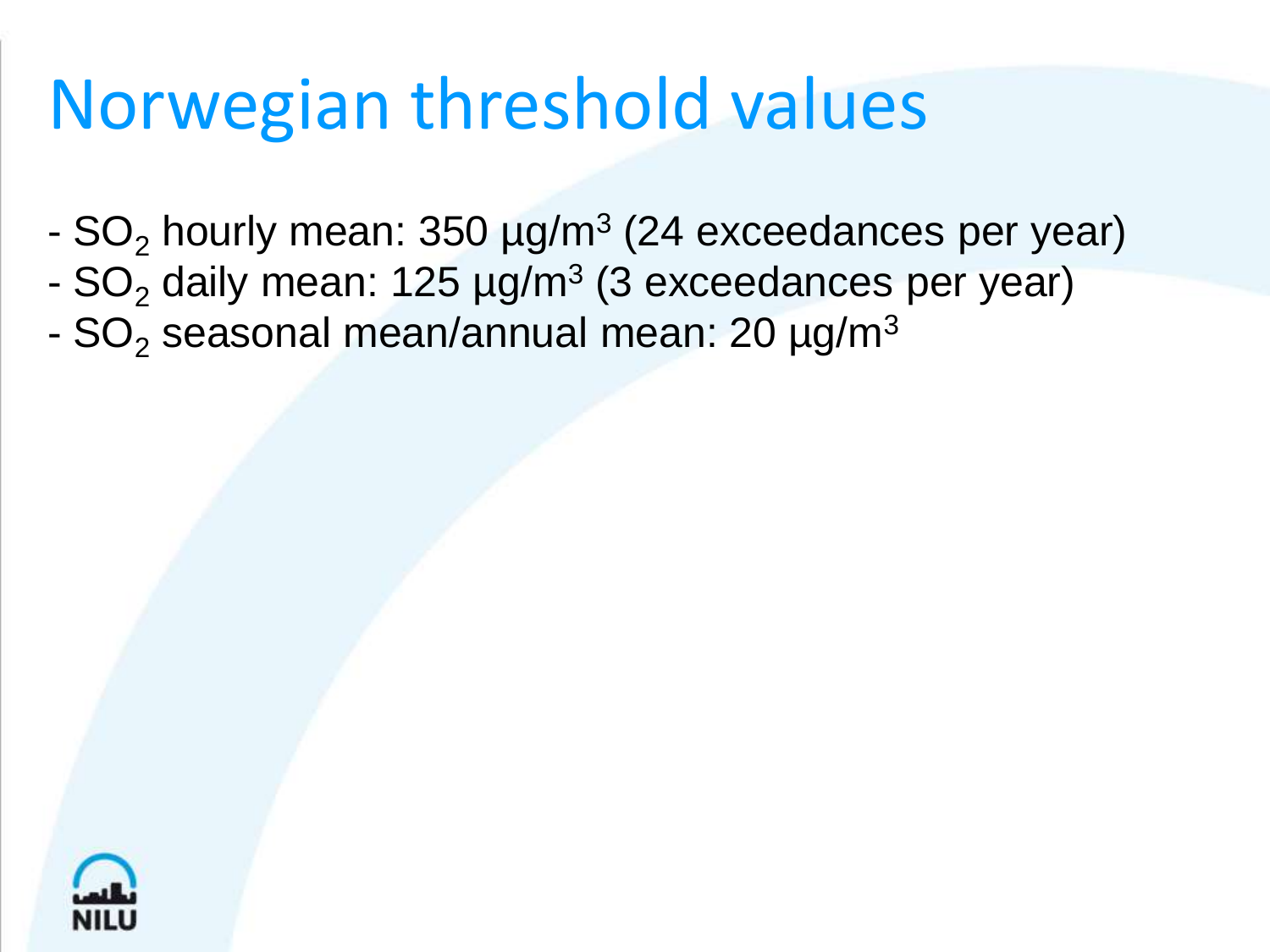# Важные ключевые показатели SO<sub>2</sub> из измерений 1 апреля 2010 г.-31 марта 2011г

| Параметр                                                           | Сванвик | Карпдален |
|--------------------------------------------------------------------|---------|-----------|
| Наивысший 10-минутный показатель µг/м <sup>3</sup>                 | 620     | 917       |
| Наивысший среднечасовой показатель µг/м <sup>3</sup>               | 433     | 854       |
| Количество среднечасовых показателей                               |         |           |
| >350 µг/м <sup>3</sup> летом                                       | 6       |           |
| Количество среднечасовых показателей                               |         |           |
| >350 µг/м <sup>3</sup> зимой                                       |         | 102       |
| Наивысший среднесуточный показатель летом µг/м <sup>3</sup>        | 156     | 94,9      |
| Наивысший среднесуточный показатель зимой $\mu$ г/м <sup>3</sup>   | 96      | 507       |
| Количество среднесуточных показателей > 125 $\mu$ г/м <sup>3</sup> |         | 15        |
| Количество среднесуточных показателей > 90 µг/м <sup>3</sup>       | 6       | 20        |
| Средний показатель лета µг/м <sup>3</sup>                          | 7,4     | 9,4       |
| Средний показатель зимы µг/м <sup>3</sup>                          | 8,5     | 39,1      |

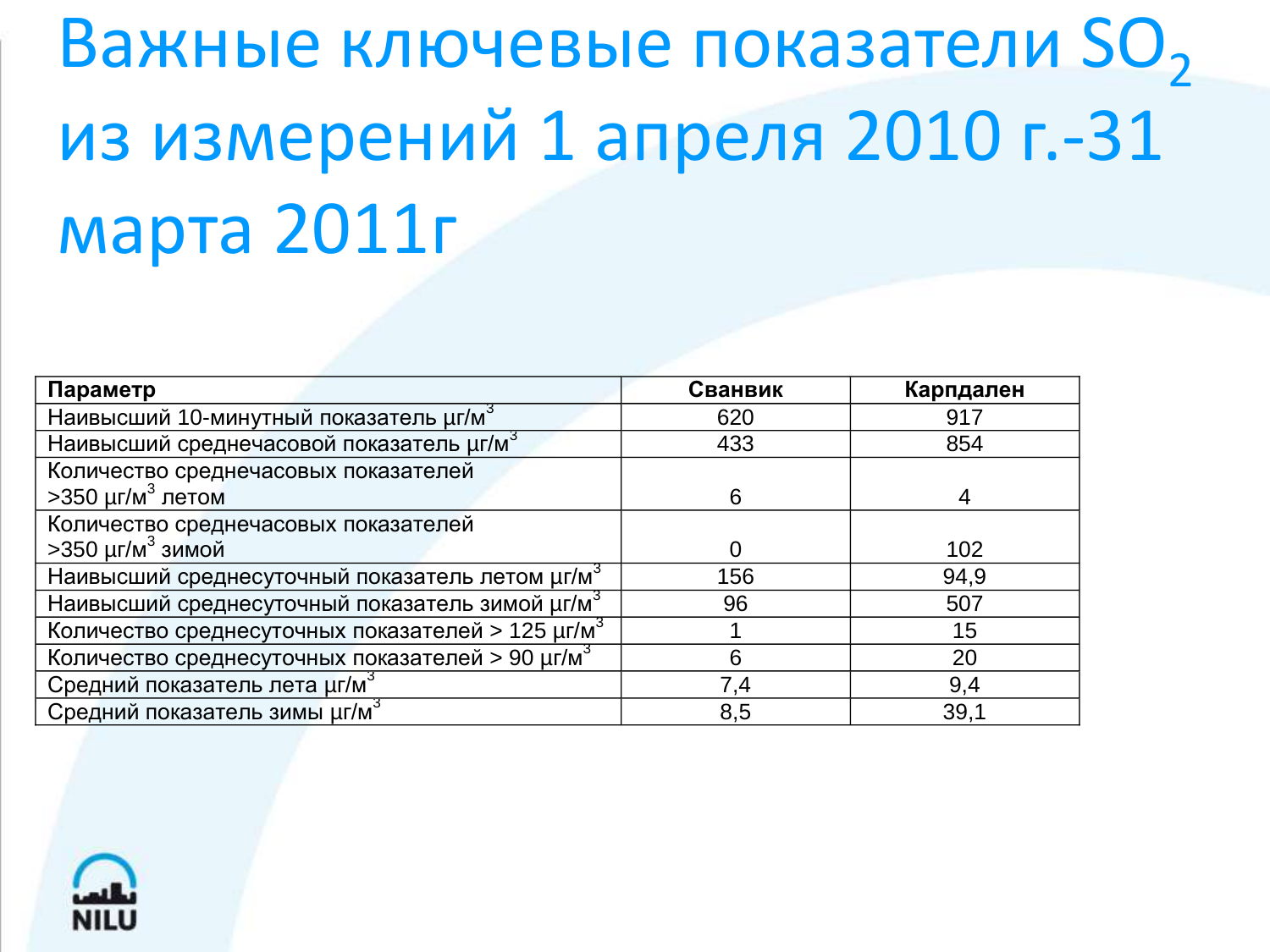## Viksjøfjell (Викшёфьелл)

- $SO<sub>2</sub>$  passive samplers (exposed 2 weeks)
- Average concentration winter 2010/2011 30 µg/m<sup>3</sup>





View from Viksjøfjell southwards. One can see the flue gas from stack in Zapoljarnij. Photo: Christoffer Aalerud, County governor of Finnmark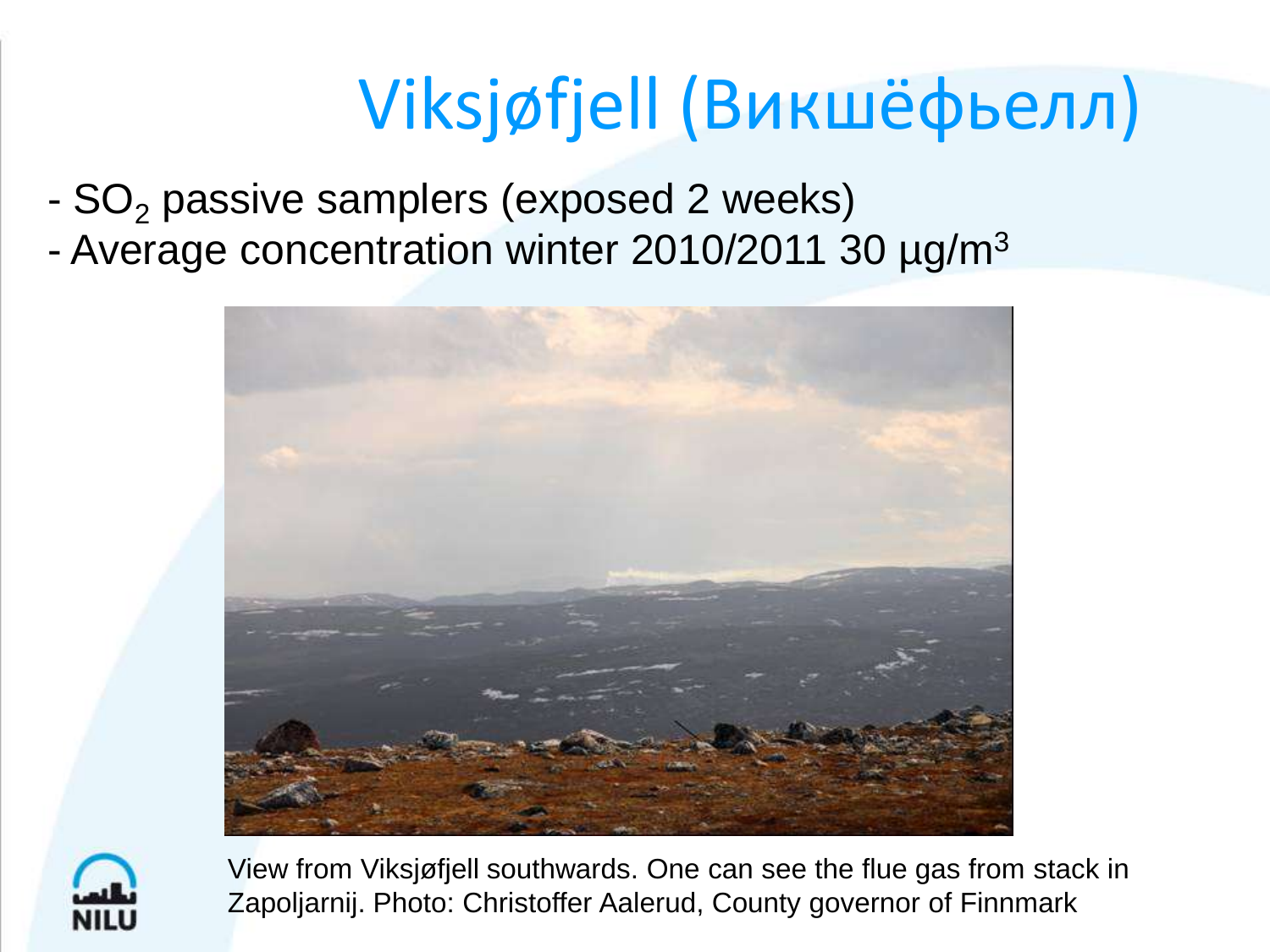## Meteorology

- Karpdalen (Карпдален) - Prevailing wind direction from south during winter (2/3 of the time)

Stasjon: Karpdalen Periode: 1.10.10 - 31.3.11 Vinter



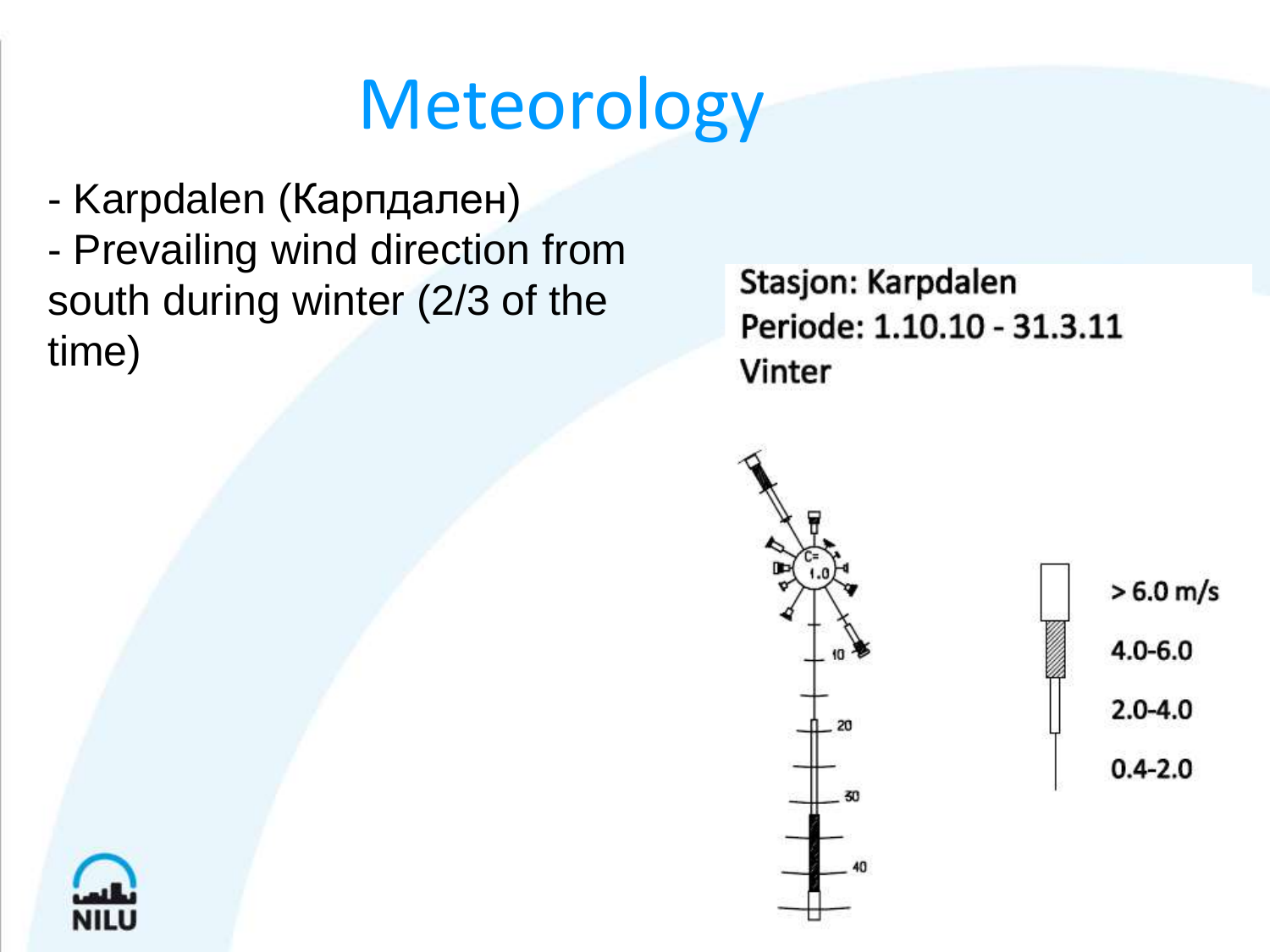#### Heavy metals

- Svanvik (Сванвик)
- Ni, As, Cu and Co trace metals from smelter activity
- Increased levels in precipitation from 2004



Max daily values in air 2010/2011: **Ni:** 66,90 ng/m<sup>3</sup> **As:** 25,25 ng/m<sup>3</sup> **Cu:** 37,31 ng/m<sup>3</sup> **Co:** 2,16 ng/m<sup>3</sup>

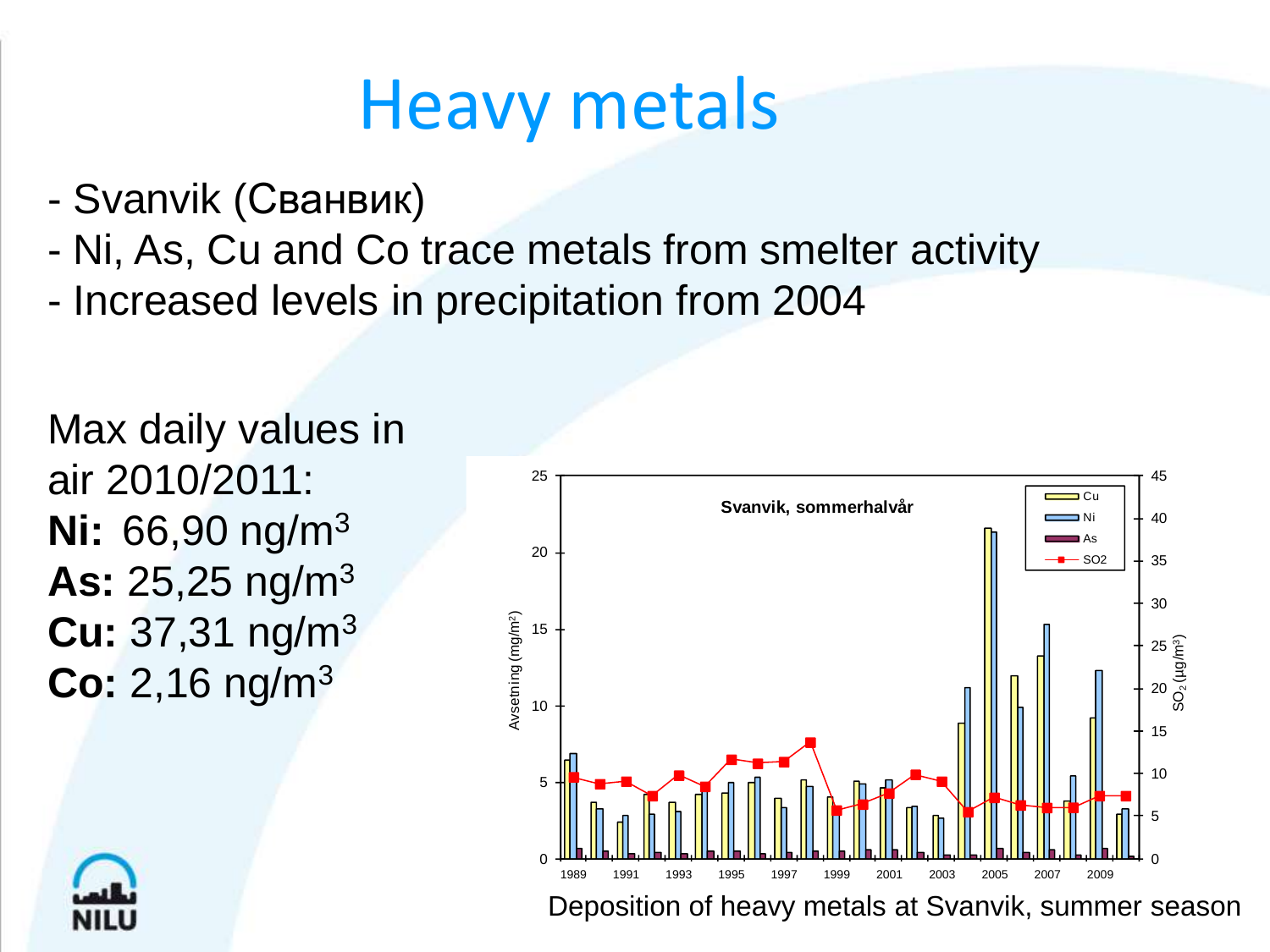## Model development

- WRF-Chem (NILU and University of Oslo)



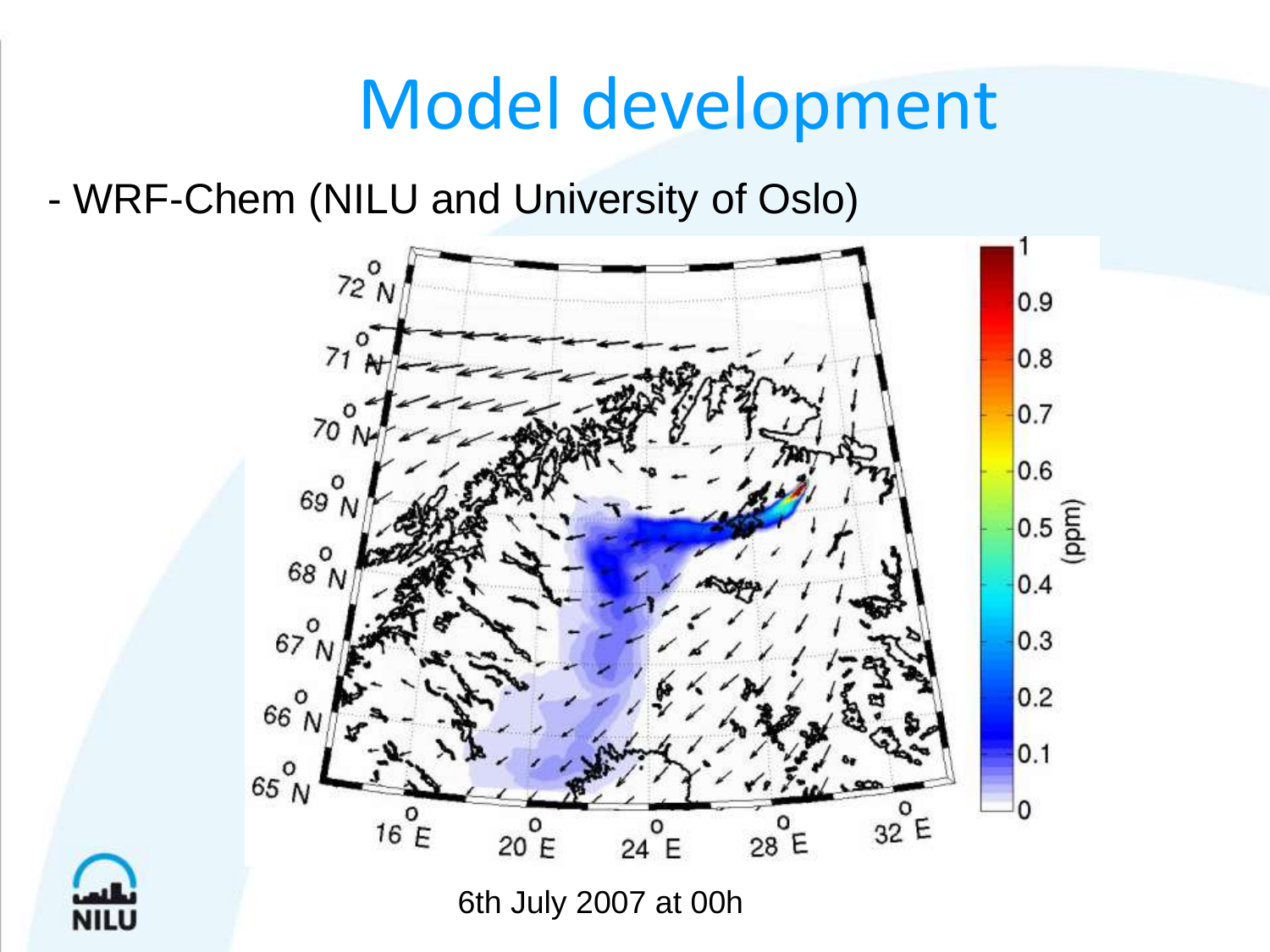## Model development

**NILU and University of Oslo are working on development of WRF-Chem atmosphericchemistry model to investigate dispersion and deposition from Nikel and Zapoljarnij**

**[http://folk.uio.no/torefl/WRF-Chem/Domene3\\_SO2-SO4\\_delay10.gif](http://folk.uio.no/torefl/WRF-Chem/Domene3_SO2-SO4_delay10.gif) [http://folk.uio.no/torefl/WRF-Chem/Domene2\\_SO2-SO4\\_delay10.gif](http://folk.uio.no/torefl/WRF-Chem/Domene2_SO2-SO4_delay10.gif) [http://folk.uio.no/torefl/WRF-Chem/Domene1\\_SO2-SO4\\_delay10.gif](http://folk.uio.no/torefl/WRF-Chem/Domene1_SO2-SO4_delay10.gif)**

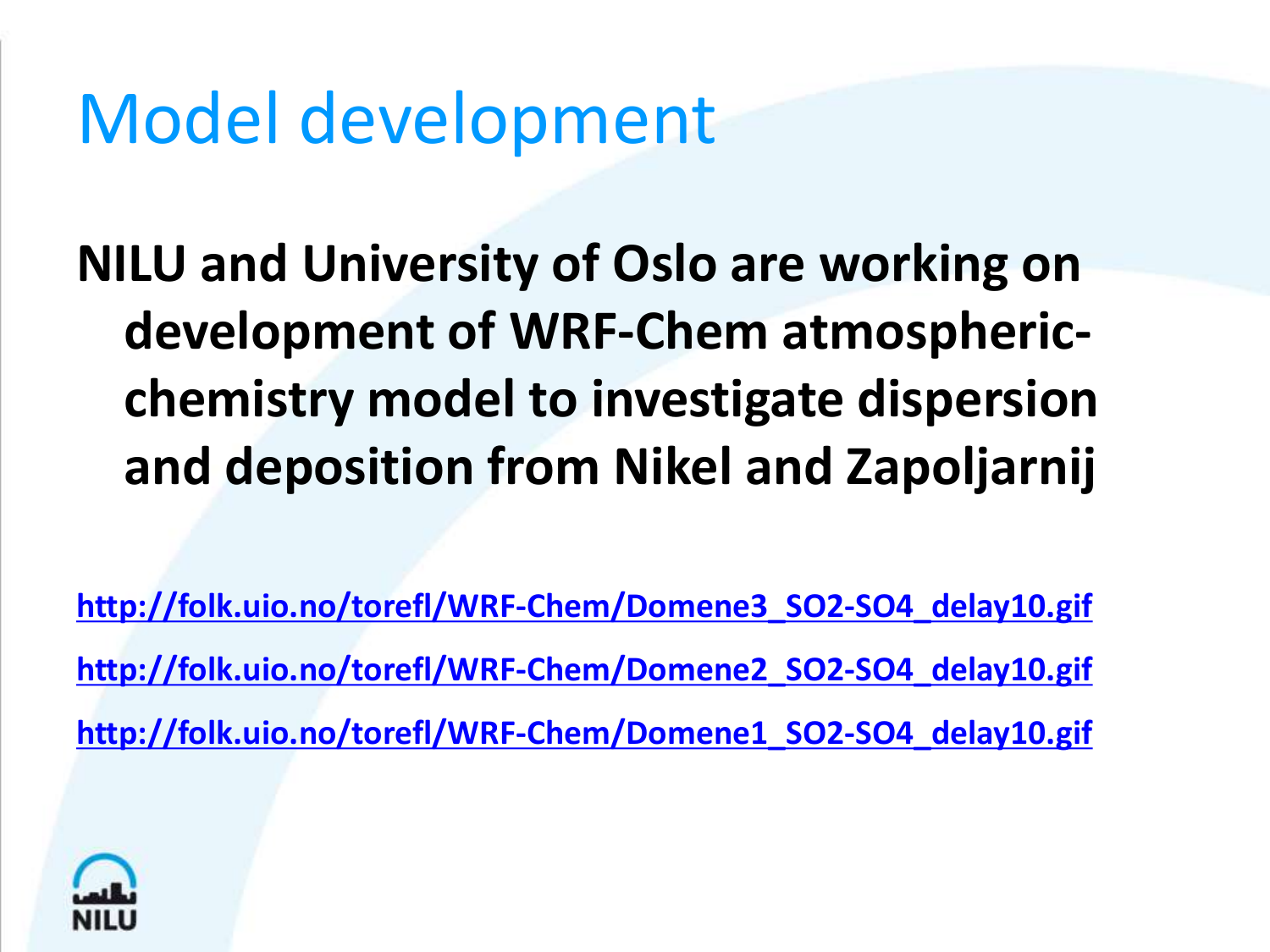#### Emissions



From Kola MMC. Thanks to Bellona for sending the numbers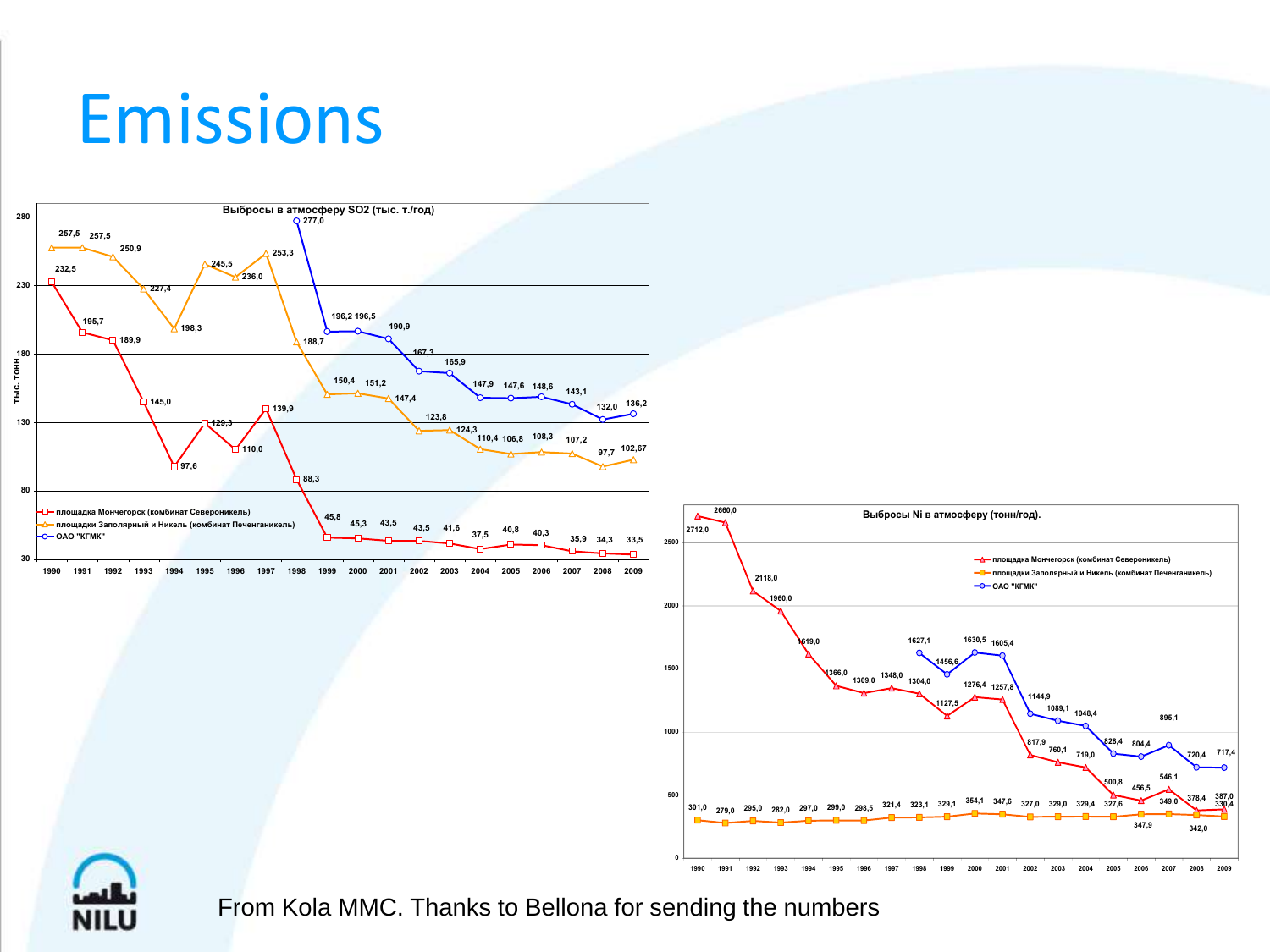#### Diffusive emissions: Smelter and city of Nikel 19. June 2008





Hourly mean concentrations in Nikel (NILU instrument): 1470  $\mu$ g/m<sup>3</sup> (13h-14h) and 1527  $\mu$ g/m<sup>3</sup> (14h-15h).

> Photo: Christoffer Aalerud, County governor of Finnmark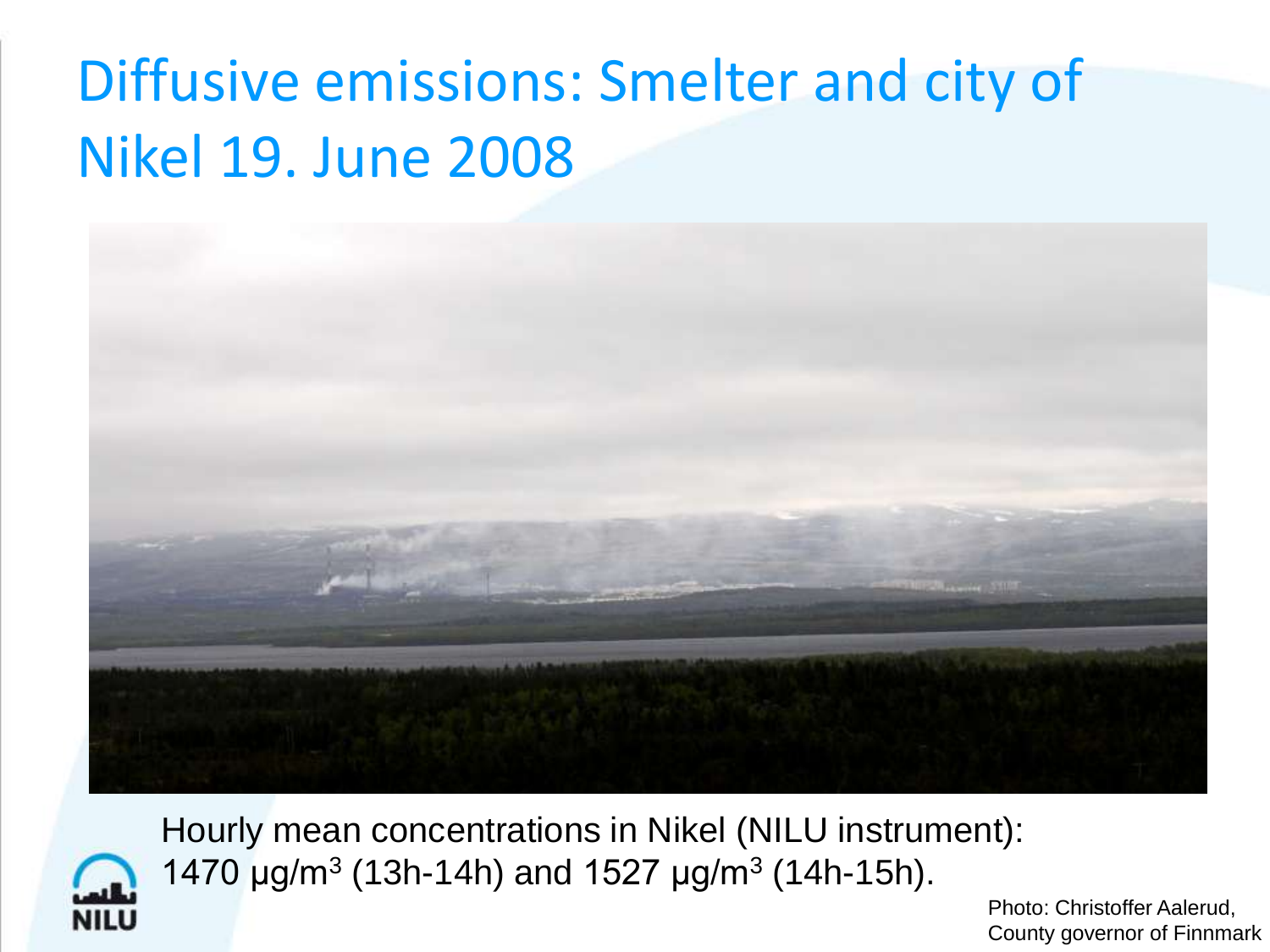#### www.luftkvalitet.info



#### Karpdalen

Stasjonen ligger i Karpdalen, øst for Kirkenes og nord for smelteverket i Nikel, Russland. Dette er en "gammel" stasjon som ble nedlagt i 1999 og gienåpnet høsten 2008. SO2



og meteorologi måles. Om vinteren er dominerende vindretning fra sør og sør-sørvest. Da bringes utslippene fra Nikel nordover mot Karpdalen og Jarfjordfjellet.

Status: Stasjonen er i normal drift. Eiet av: NILU (målinger på oppdrag fra KLIF)

#### **Detaljer**

- $\Phi$  Se kart
- $\Phi$  Se luftkvalitets index (Tabell)
- Se luftkvalitets data (Tabell og graf)